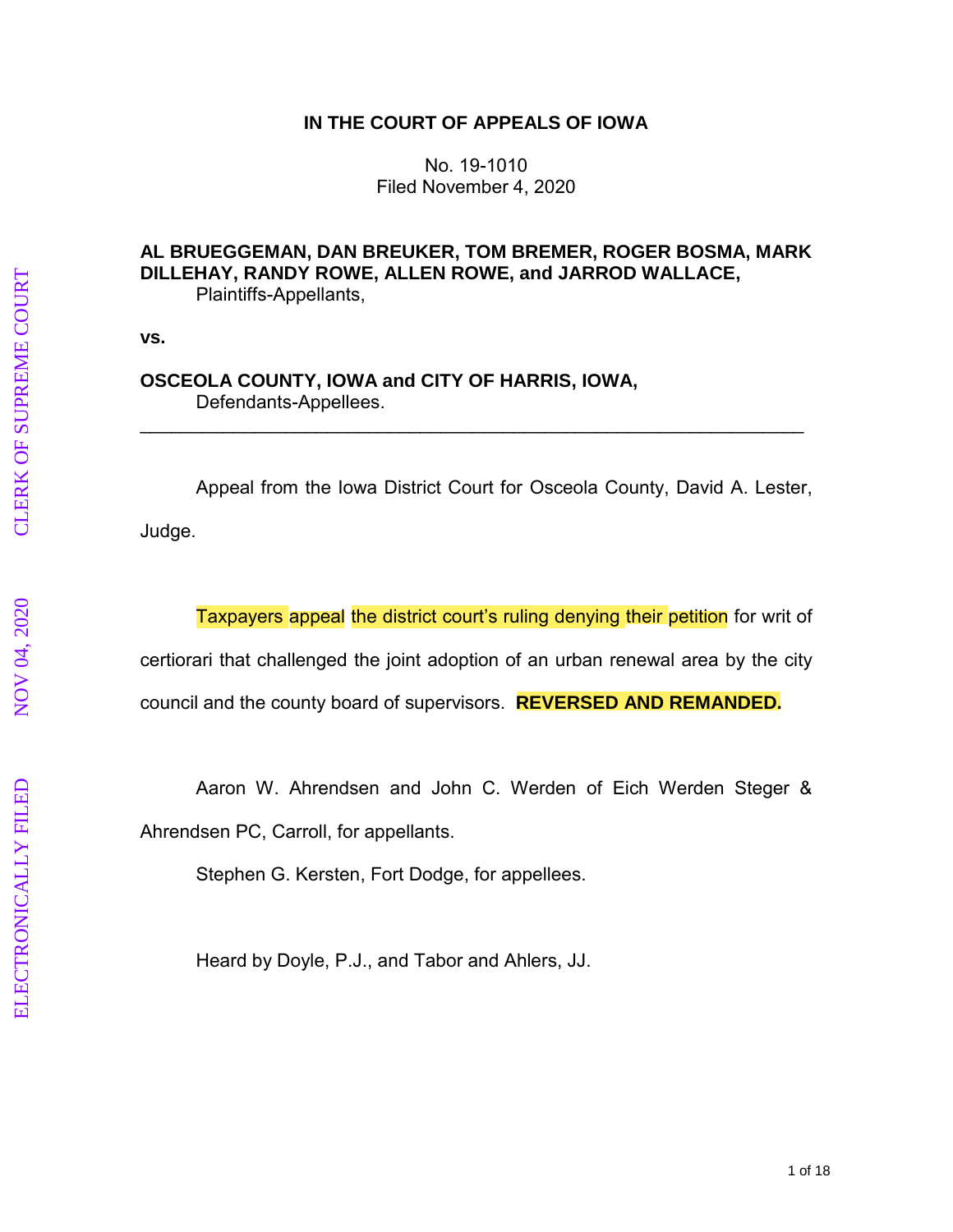2

#### **TABOR, Judge.**

 $\overline{a}$ 

This case returns to our court for a second time. 1 This go-round, Al Brueggeman and seven other taxpaying residents of Osceola County (collectively "the taxpayers") contend a resolution adopted by the City of Harris and Osceola County violates Iowa's urban renewal law. *See* Iowa Code ch. 403 (2015). That resolution anticipated using tax increment financing (TIF)<sup>2</sup> to raise revenue from properties with windmills in the county to cover the costs of the city's sewer rehabilitation project. In challenging the resolution, the taxpayers argued the city and county ran afoul of the urban renewal law in three ways: (1) by not entering into a valid joint agreement before passing the resolution, in violation of Iowa Code section 403.17(4); (2) by establishing urban renewal areas that were not contiguous, in violation of section 403.17(23); and (3) by including wind energy conversion properties in the TIF, in violation of the "spirit and purpose" of the urban renewal law. The district court rejected the taxpayers' claims.

 $<sup>1</sup>$  In the first appeal, we addressed two preliminary issues: 1) whether the taxpayers</sup> had standing to contest the resolution establishing the urban renewal area; and 2) whether the taxpayers were untimely in challenging the ordinance authorizing tax increment financing in the urban renewal area. *Brueggeman v. Osceola Cnty.*, No. 16-1552, 2017 WL 2464072, at \*1 (Iowa Ct. App. June 7, 2017). Although we agreed with the district court that the taxpayers were untimely in challenging the TIF ordinance, we allowed the case to proceed based on the resolution. *Id.* at \*5– 7. On timeliness, we stated: "Because the final action in the adoption of the ordinance took place on November 10, the plaintiff's November 3 petition challenging the ordinance was untimely." *Id.* at \*5 (citing Iowa R. Civ. P. 1.1402(3)). On standing, we reversed the district court's ruling, finding the taxpayers could challenge the resolution because it was "sufficiently likely" they would suffer harm from the creation of the urban renewal area due to the anticipated use of TIF. *Id.* at \*7.

<sup>2</sup> *See* Iowa Code § 403.19 (authorizing use of TIF "for the benefit of the state, city, [or] county"); *see also Brueggeman*, 2017 WL 2464072, at \*1 n.1 (quoting *Concerned Citizens of Se. Polk Sch. Dist. v. City of Pleasant Hill*, 878 N.W.2d 252, 254 (Iowa 2016) (providing a detailed explanation of the TIF process)).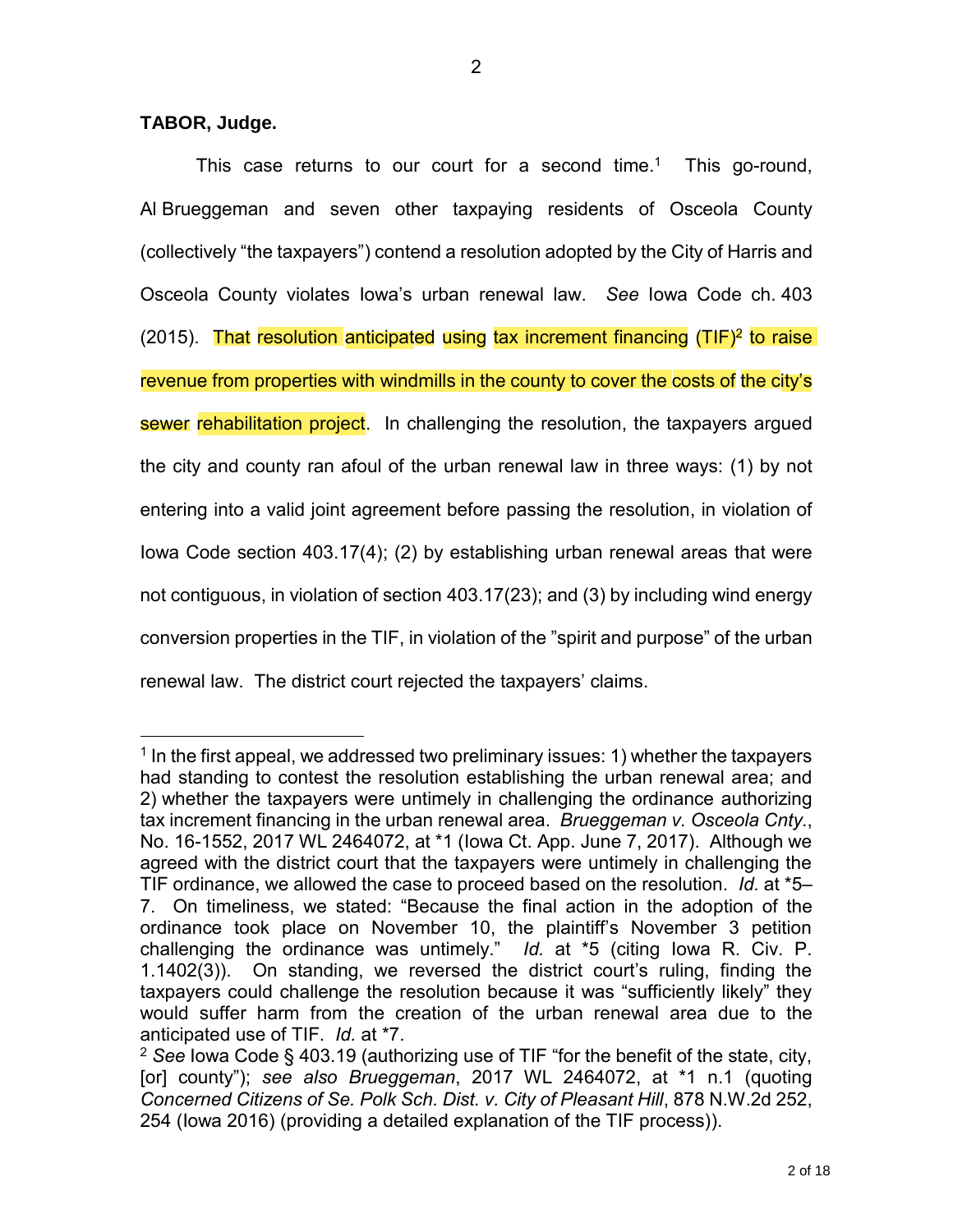On appeal from that rejection, the taxpayers reprise all three challenges to the urban renewal area. But their focus is on the first claim. They argue the city council could not retroactively ratify an alleged joint agreement with the county, as required by section 403.17(4) to form the urban renewal area. Why not? Because the council did not pass a resolution, as required by Iowa Code section 364.3(1), authorizing the mayor to enter into that agreement. The taxpayers argue that under *City of Akron v. Akron-Westfield Community School District*, any oral agreement between the mayor and the county was void (not just voidable) and thus not subject to later ratification. *See* 659 N.W.2d 223, 225 (Iowa 2003).

We agree *City of Akron* controls. That case held that "any contract with a city entered without a formal motion, resolution, amendment or ordinance is void." *Id.* In justifying what seemed like an "unduly harsh" result, the *Akron* court reasoned: "The legislature considered it of first importance for city officials to observe formal requirements before obligating taxpayers to finance the affairs of city government." *Id.* at 225–26. Because Harris did not take formal action to enter the joint agreement with the county, any later effort at ratification fails. Without a valid joint agreement, the city and county did not satisfy the requirements of section 403.17(4) for establishing the urban renewal area. Given the importance of protecting taxpayers from municipal actions executed without observing statutory requirements, we reverse the ruling and remand to the district court. Finding the first issue dispositive, we need not address the two other claims on appeal.

### **I. Facts and Prior Proceedings**

Harris is a small city in Osceola County. In fact, at last count, the city had fewer than two hundred residents. To serve those residents, Harris began

3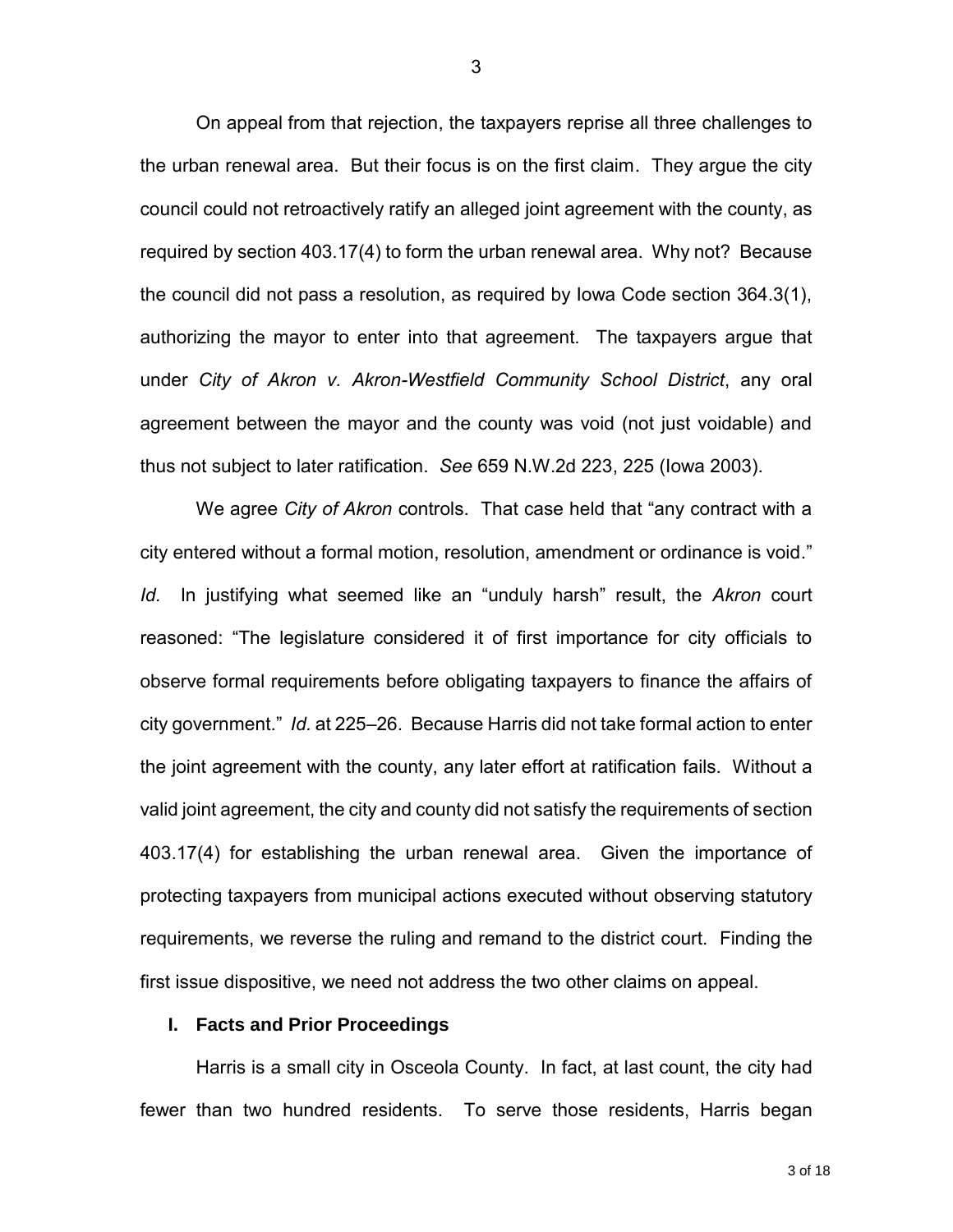operating its own wastewater treatment facility in 2004 under a pollution discharge permit issued by the Iowa Department of Natural Resources (DNR). For many years, Harris drained its wastewater into a single "stabilization lagoon." That lagoon drew DNR scrutiny from 2008 until 2014 because wastewater often overflowed into the nearby Ocheyedan River. Finding "the lagoon was not providing adequate storage time before wastewater was being released to the receiving stream," the DNR issued an administrative consent order against the city for violating its permit and DNR regulations. Under the consent order, Harris had to "submit a facility plan for the rehabilitation of the collection system" by August 2015 and begin reconstruction by July 2016. All repairs and improvements needed to be completed by August 2017 to avoid civil and possibly criminal penalties.

In February 2015, the city council and mayor Greg Spaethe met to discuss the DNR order. Although the city council unanimously agreed to move forward with the rehabilitation project, the city lacked a sufficient tax base to pay for the improvements. With estimated costs "ranging from \$1.2 million up to \$2 million," city attorney Daniel DeKoter recommended using TIF, explaining it "was the only available source" of financing that would allow the city to bring the facility up to <mark>code.<sup>3</sup>.</mark> Because TIF required creating an urban renewal area that would include certain windmill properties located beyond the city's boundaries, DeKoter informed the city council that Harris could not proceed with the project without Osceola County's consent.

<sup>&</sup>lt;sup>3</sup> DeKoter testified "the borrowing capacity, under [the city's] general bonding, would be maybe \$400,000 to \$500,000 maximum." But with TIF, the city would have the capacity to borrow from general tax revenue funds available to Osceola County to finance the project.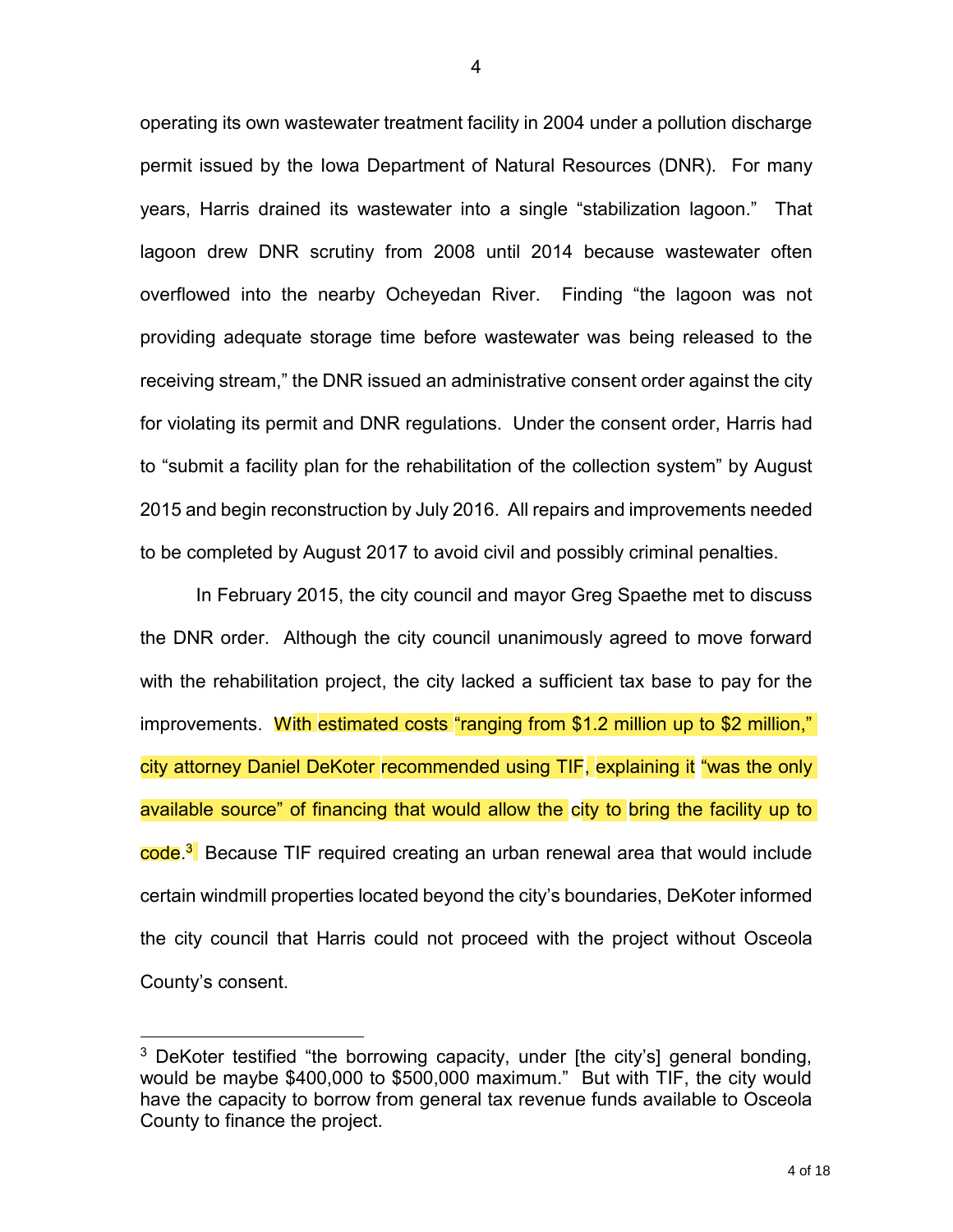Based on DeKoter's recommendation, the city council unanimously passed resolution number 02.10.15.02 that stated:

Section 1. That it is hereby determined that it is necessary and advisable to hire a bond counsel for Tax Increment Financing for the Lagoon & other projects.

Section 2. By hiring a bond counsel the City of Harris will be able to obtain the funding necessary for the number of improvements that the City needs.

BE IT FURTHER RESOLVED, the City Council hereby delegates the Mayor and City Clerk *the duty of hiring a bond counsel for Tax Increment Financing* for the Lagoon and other projects.

(Emphasis added.) Although the resolution delegated "the duty of hiring a bond counsel," the city council provided little clarity as to the scope of that duty in the meeting minutes.<sup>4</sup> When asked to provide context, DeKoter explained that "as long as they were meeting, they should adopt a resolution to hire bond counsel" so the city could move forward with the TIF and not "keep that process suspended."<sup>5</sup>

DeKoter believed the resolution to hire a bond counsel included authorization for the mayor to make "agreements with the County to move forward with TIF." Mayor Spaethe and city clerk Chrissi Wiersma shared a similar understanding. They testified that the bond-counsel resolution, in their view, included implied authorization for them to enter into the actual joint agreement with Osceola County, as needed for the TIF plan.

 $4$  The scope of the delegation is at issue on appeal because the taxpayers challenge the conduct of the mayor purporting to act on behalf of the city. Under Iowa Code section 364.2, the "power of a city is vested in the city council except as otherwise provided by a state law."

<sup>&</sup>lt;sup>5</sup> DeKoter testified that either the city or the county could issue the bonds, "[b]ut if it would happen that the City would turn out to be the preferred initiator of the bonds, then they would need to be able to hire bond counsel."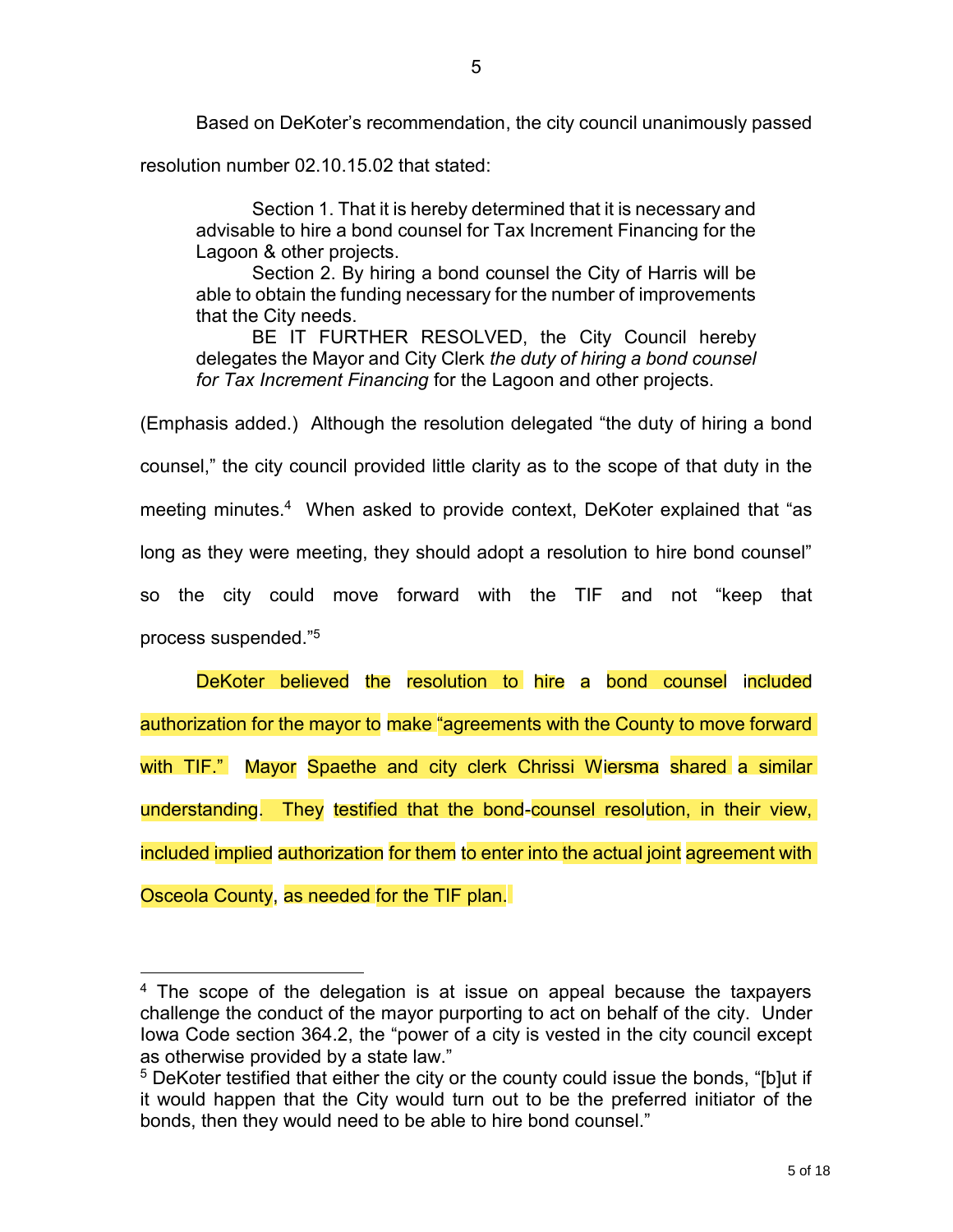Shortly after the city council meeting, Wiersma sent a letter to the county, asking generally for its assistance with financing the city's project. The letter stated, in part:

The City of Harris is asking for help with possibly doing a TIF on the windmills for infrastructure within the City as well as possibly repairing and paving road in and around Harris.

A representative from Harris would be more than willing to come before the Board of Supervisors to discuss the possibility of entering into an agreement with the County.

According to Wiersma, "[t]he purpose of the letter was to get a conversation going" between the city and county about how to proceed with the project.

In late March 2015, Wiersma and Mayor Spaethe attended a board meeting on behalf of the city to discuss the letter. During his deposition, Mayor Spaethe explained his primary goal was to secure agreement from the board of supervisors $6$ to undertake the bond obligation because of the city's limited debt capacity.

Recalling that meeting later in his deposition, board chairperson Merlin Sandersfeld remembered asking Mayor Spaethe whether he had "full consent" from the city council to make that request. Sandersfeld also sought a copy of the city council's February resolution, but he did not see the resolution at that time. Relying on the mayor's assurance, the supervisors voted in favor of helping the city finance its urban renewal project and beginning the bond process for the TIF. The minutes of that meeting show the board's approval of hiring bond counsel for the project. Although the minutes do not refer to any formal agreement between

 $6$  The board is the governing body for Osceola County under lowa Code section 311.301(2), which states: "A power of a county is vested in the board, and a duty of a county shall be performed by or under the direction of the board except as otherwise provided by law."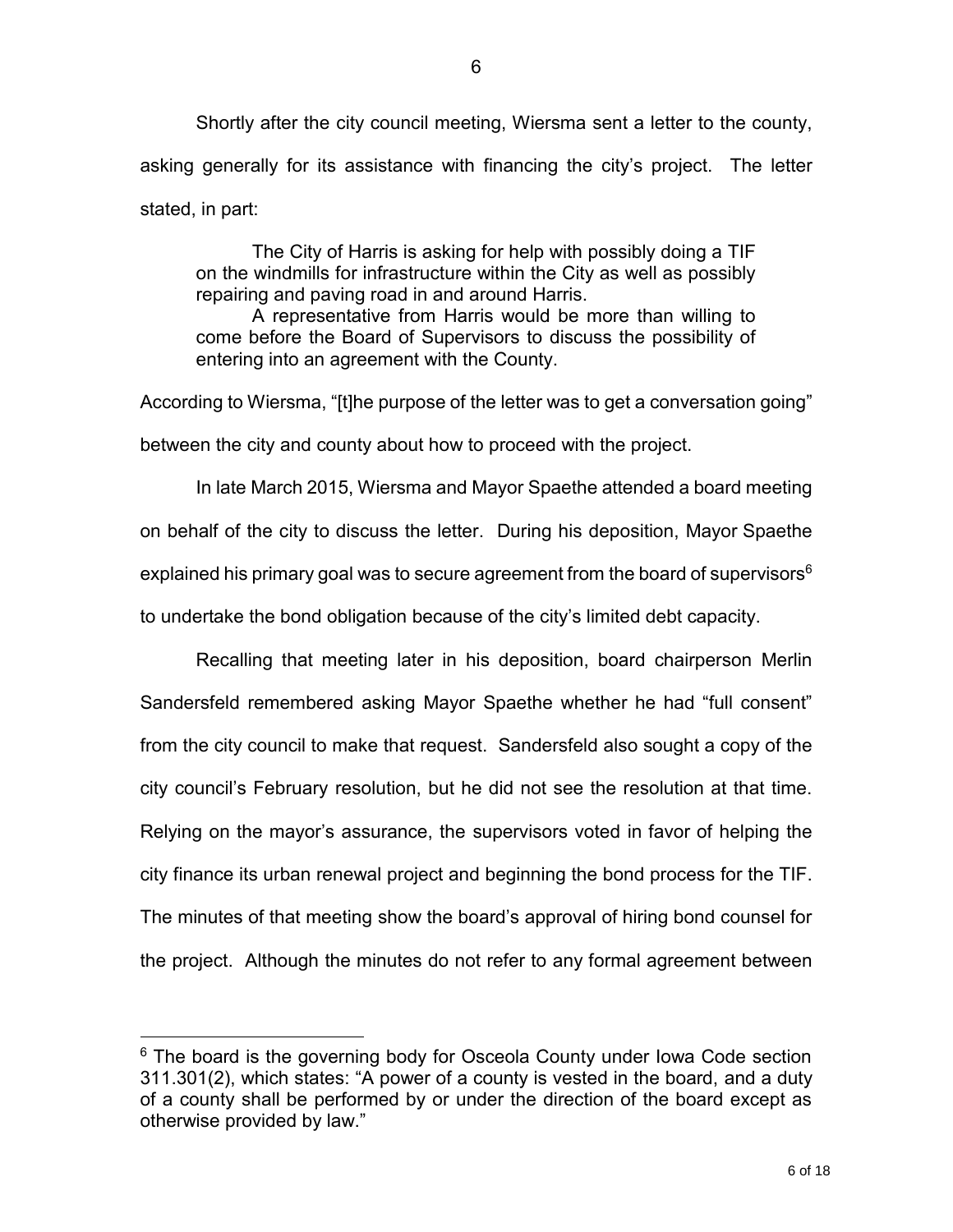the mayor and the board, Mayor Spaethe and two supervisors testified that they entered into an oral agreement that same day to formalize the board's consent.

At a meeting later that August, the board unanimously voted to approve the engagement of Dorsey & Whitney Law Firm and the hiring of a financial consultant for the urban renewal project. The board met again in September, passing the county's first formal resolution. Under that resolution, the board published a notice of public hearing set for October 20, 2015, inviting Osceola County residents to voice their opinions about the urban renewal project and the TIF plan. The resolution also directed the county auditor to present a formal joint agreement to the city before the public hearing date. Before the board's September resolution, the record reveals no mention of a formal joint agreement.

The taxpayers (who now appeal) attended the October 20 hearing and voiced their objections to the proposed urban renewal plan. Noting their objections, the board nevertheless passed resolution number 10-15/16, establishing the urban renewal area. That resolution stated:

Section 1. An economic development and blight area as defined in Chapter 403 of the Code of Iowa is found to exist on the Property.<sup>[7]</sup>

Section 2. The Property is hereby declared to be an urban renewal area, in conformance with the requirements of Chapter 403 of the Code of Iowa, and is hereby designated the Osceola County Urban Renewal Area 7.

. . . . Section 6. The Joint Agreement between the County and the City as has been presented to the Board is hereby approved, and the

 $\overline{a}$ 7 Iowa Code section 403.5(1) states:

A municipality shall not approve an urban renewal project for an urban renewal area unless the governing body has, by resolution, determined the area to be a slum area, blighted area, economic development area or a combination of those areas, and designated the area as appropriate for an urban renewal project.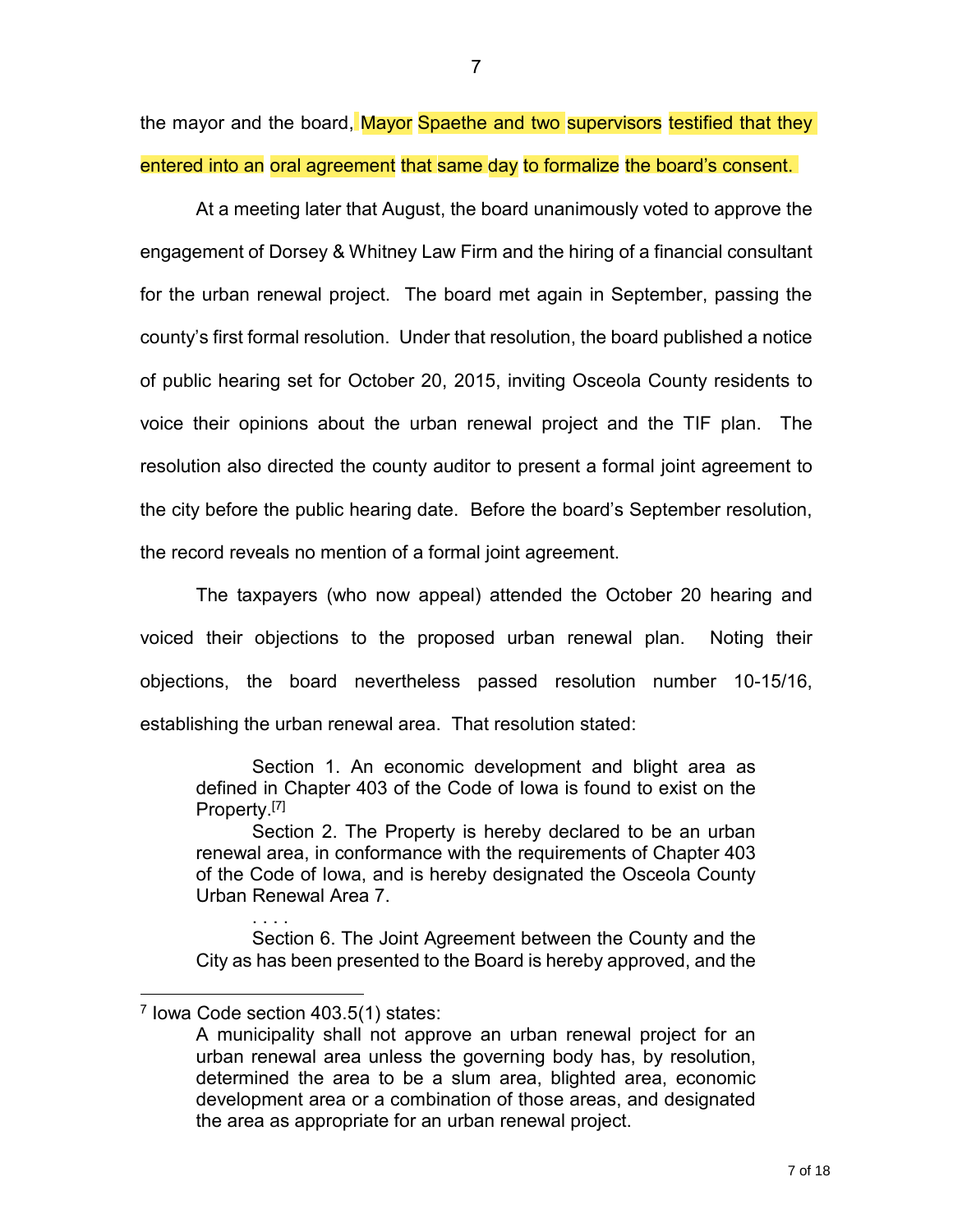Chairperson and County Auditor are hereby authorized and directed to execute said agreements on behalf of the County.

Following the resolution's adoption, the board chairperson and county auditor signed the joint agreement. That same meeting, the board also gave "its initial consideration"<sup>8</sup> to ordinance number 47—tentatively voting to authorize the TIF and to give notice of the specific properties included in the plan. The board approved the ordinance several weeks later.

Although the joint agreement suggested it was "entered into by and between the City of Harris, Iowa and Osceola County, Iowa as of October 20, 2015," only the board signed the agreement on that date. The city council did not vote until a November 30, 2015 special meeting. Then, a formal motion "unanimously carried to enter into a written agreement with Osceola County." The final joint agreement contained this language:

WHEREAS, in August of 2015, the City and the County entered into a verbal agreement<sup>[9]</sup> (the "Joint Agreement") with respect to the County's undertaking of the urban renewal action hereinafter described . . . .

. . . . WHEREAS, at the request of the City, the County has approved this written contract to memorialize the Joint Agreement; NOW, THEREFORE, it is agreed by the County and the City as follows:

. . . . Section 2. This Agreement is intended to memorialize the prior verbal agreement between the parties and to meet the statutory requirements of paragraph 4 of Section 403.17 of the Code of Iowa and shall be effective upon execution as of the date first listed above.

<sup>8</sup> *See* Iowa Code § 331.302(6)(a) ("A proposed ordinance or amendment shall be considered and voted on for passage at two meetings of the board prior to the meeting at which it is to be finally passed . . . .").

 $9$  Both parties agree the joint agreement's recitation is incorrect because the oral agreement at issue occurred at the March board meeting. Nothing in the record suggests there was another agreement in August 2015.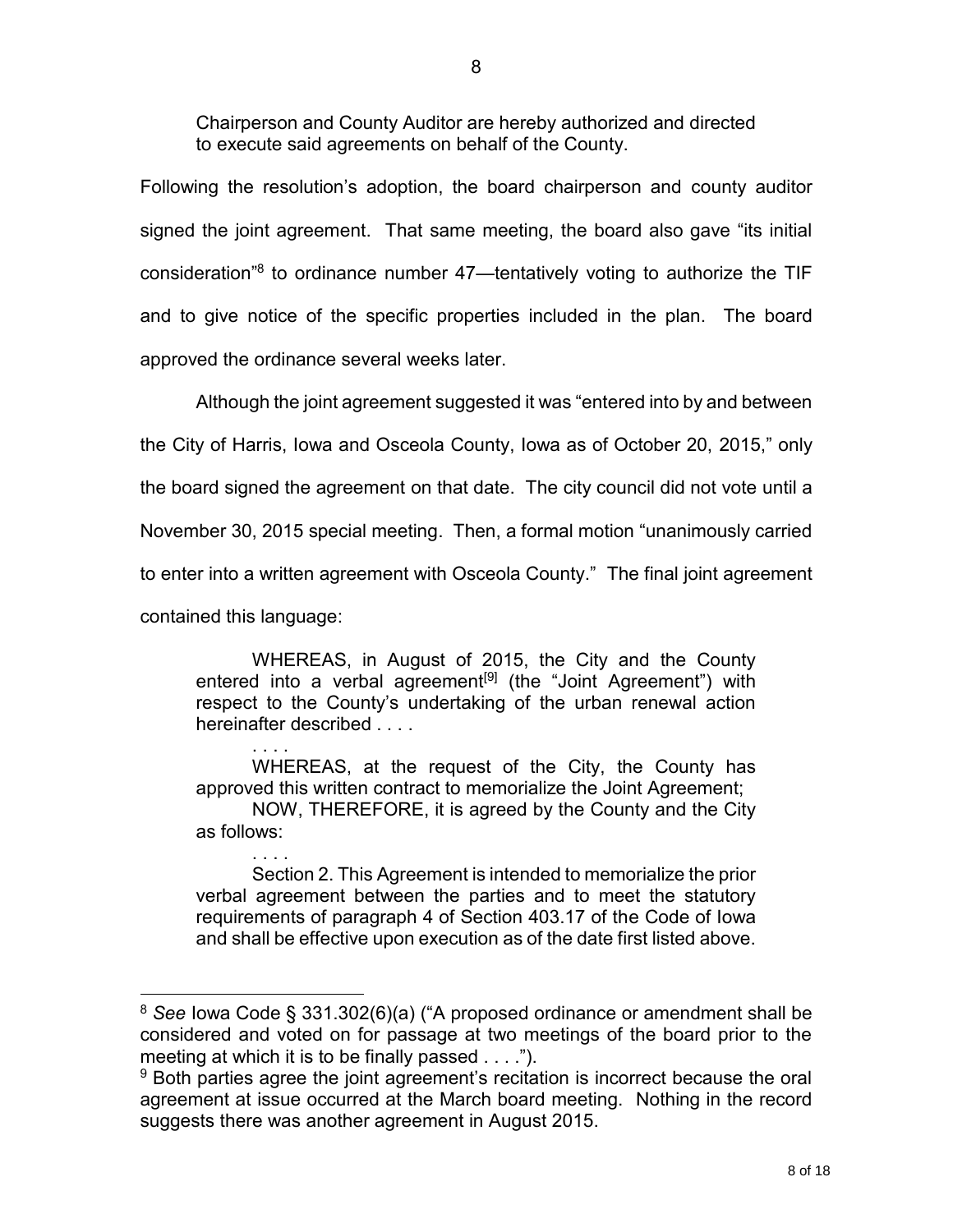But before the city council held its formal vote in late November, the taxpayers petitioned for writ of certiorari and declaratory judgment against the city and county, challenging the board's October resolution. The taxpayers moved for summary judgment, asserting the claims that are now on appeal. In resistance, Harris and Osceola County claimed the taxpayers lacked standing and were untimely in filing their petition. Accepting those arguments, the district court dismissed the taxpayers' petition. But on appeal, our court reinstated the case, finding the taxpayers had standing to challenge the resolution. *Bruggeman*, 2017 WL 2464072, at \*7.

On remand, the taxpayers unsuccessfully renewed their motion for summary judgment. The court ruled 1) the oral agreement between the city and county was not void, but voidable, and thus could be ratified after the fact; 2) no statute required that properties within an urban renewal area must be "contiguous"; and 3) the county did not violate the "intent, purpose, and spirit" of the law by using TIF on the wind energy conversion properties.

Based on the court's ruling, the city and county moved for summary judgment, claiming ratification of the oral agreement was sufficient to satisfy the consent requirement of section 403.17(4). The court denied the motion while acknowledging the apparent inconsistency with its previous ruling:

In its October 11, 2017, ruling denying Plaintiffs' renewed motion for summary judgment, the Court concluded that when all facts in that summary judgment record were construed in favor of Defendants, . . . the verbal agreement between the City's mayor and the Board was a voidable contract subject to later ratification by the City's council during its meeting held on November 30, 2015. In now construing those same facts in a light most favorable to Plaintiffs, . . . the Court finds there is a genuine dispute of material fact whether that verbal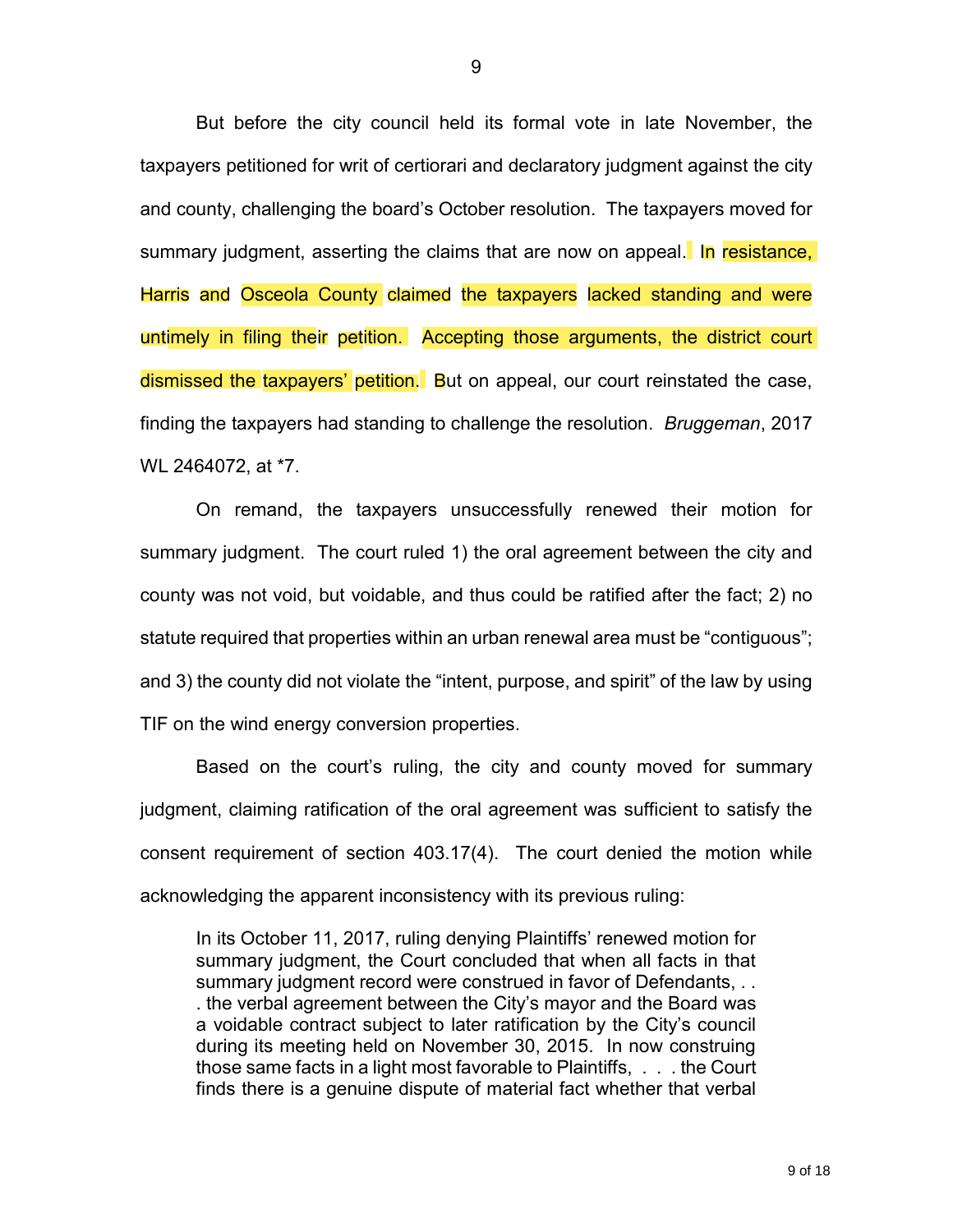agreement was void as a contract . . . and was therefore not subject to ratification by a later vote of the City's council.

Before the trial, the parties decided to submit the case on exhibits and written arguments. $^{\text{10}}$  In its final ruling, the district court clarified that the sole remaining question was "whether the joint oral agreement entered into by the City's mayor and the board was a voidable contract subject to ratification by the subsequent execution of a written joint agreement or whether it was a void contract not subject to ratification."

In answering that question, the court first noted the city "could have authorized [Mayor] Spaethe to enter into a verbal agreement with the Board by passing a resolution in accordance with Iowa Code Section 364.3(1)." Despite finding the city council "clearly failed to properly exercise that authority," the court determined the oral agreement was a voidable contract subject to ratification. So the court held that the joint agreement was valid and enforceable as of March 2015 because neither the city council nor the board ever sought to "avoid" the oral agreement. The court thus dismissed the petition. The taxpayers appeal.

### **II. Standard of Review**

 $\overline{a}$ 

We review certiorari actions for correction of errors at law. *State v. Iowa Dist. Ct. ex rel. Story Cnty.*, 843 N.W.2d 76, 79 (Iowa 2014). In doing so, we "may examine only the jurisdiction of the district court and the legality of its actions." *State Pub. Def. v. Iowa Dist. Ct.*, 633 N.W.2d 280, 282 (Iowa 2001) (quoting *Christensen v. Iowa Dist. Ct.*, 578 N.W.2d 675, 678 (Iowa 1998)). A court acts

 $10$  At the parties' request, the district court held a hearing in August 2018. The court approved the stipulation and admitted the offered exhibits into the record.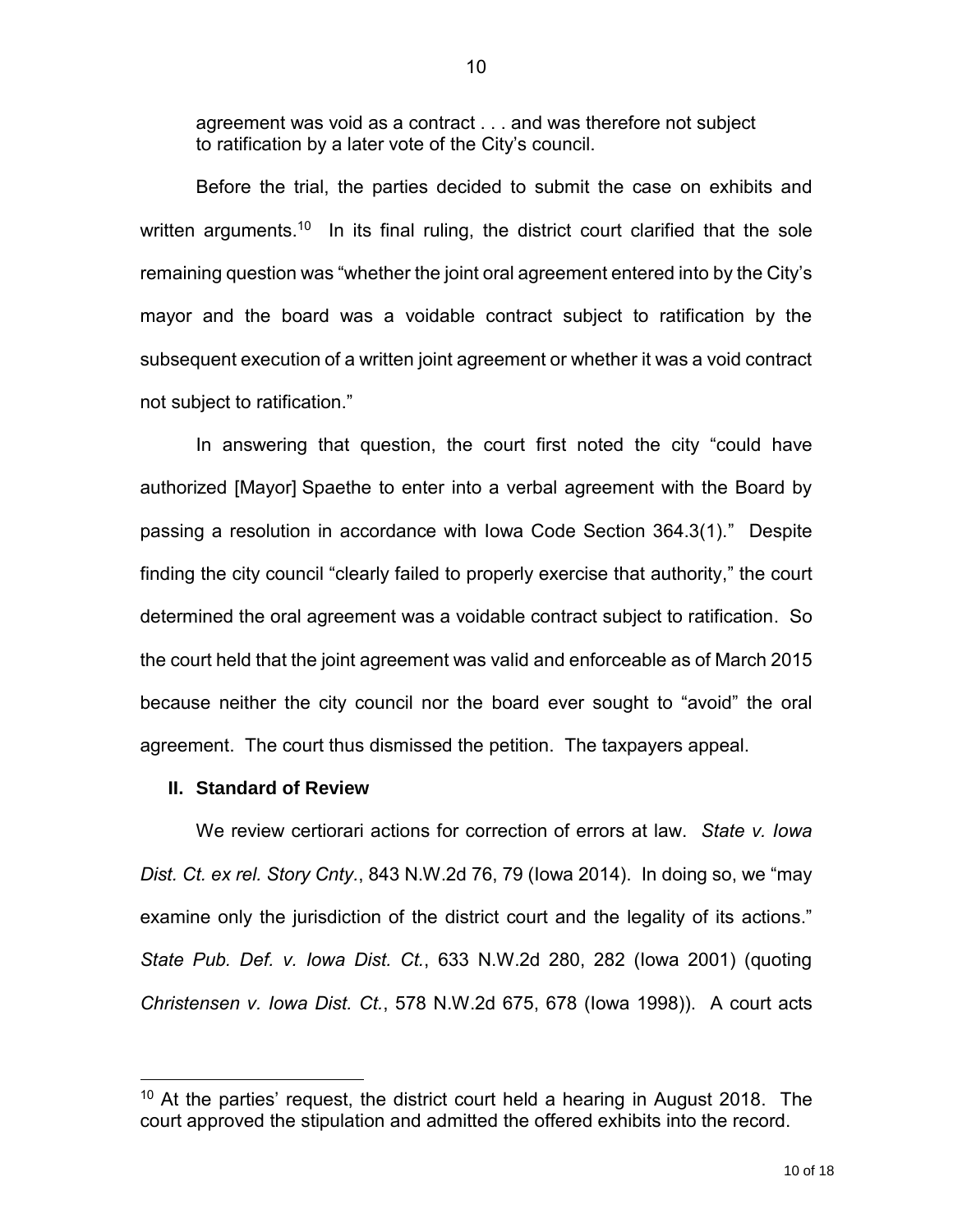illegally when its findings are unsupported by substantial evidence or when the court has not properly applied the law. *Id.* 

#### **III. Validity of the March 2015 Oral Agreement**

This appeal poses a binary question: was the March 2015 oral agreement between the mayor and county supervisors void or voidable? The taxpayers contend any agreement was void because the mayor did not secure authorization by a vote of the city council before approaching the supervisors. *See* Iowa Code § 364.3(1) ("A city council shall exercise a power only by the passage of a motion, a resolution, an amendment, or an ordinance."). That official action, according to the taxpayers, did not come until the city council voted to approve the joint agreement in November 2015. Pointing to that timeline, the taxpayers assert the district court acted illegally in deciding the oral agreement was a voidable contract subject to ratification.

To counter, the city and county argue the mayor *did* have proper authority. They claim "inherent" in the resolution approving the hiring of bond counsel was authority for the mayor to move toward a joint agreement for the TIF and urban renewal project. In other words, they claim the city's February resolution satisfied its obligation under section 364.3(1). Under this line of argument, even if the oral agreement was flawed, it remained valid because it was voidable rather than void. And neither the city nor the county tried to avoid it.

Our analysis starts at the intersection of chapter 403 and section 364.3(1). Chapter 403 gives broad authority to cities and counties to create urban renewal areas. *See id.* §§ 403.2, .19. At the same time, chapter 403 imposes procedural

11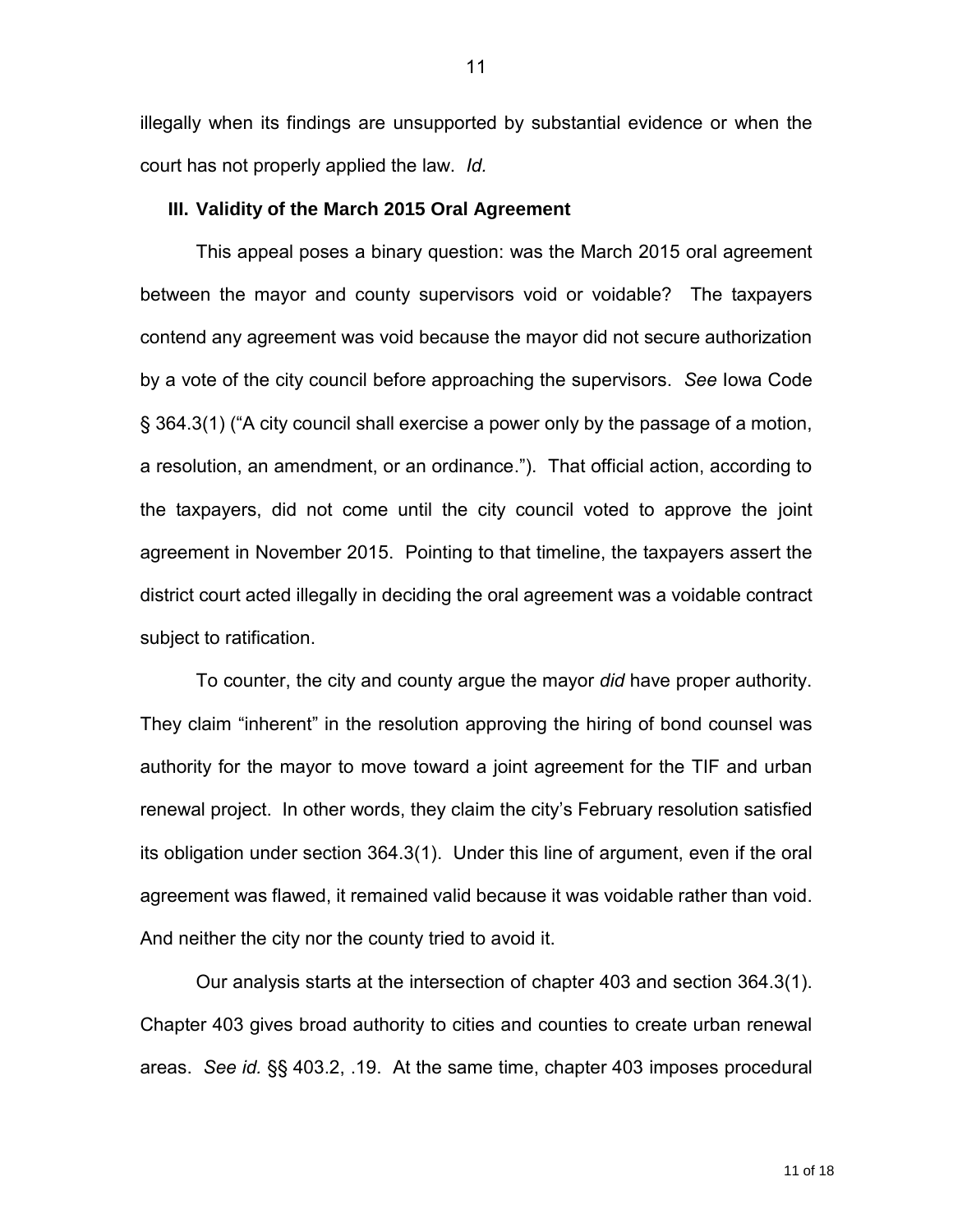requirements for cities and counties undertaking joint ventures. Section 403.17(4) describes one of those requirements:

[I]n that area outside a city's boundary but within two miles of the city's boundary, *a joint agreement between the city and the county is required* allowing the county to proceed with the activities authorized under this chapter. In addition, a county may proceed with activities authorized under this chapter in an area inside the boundaries of a city, provided a joint agreement is entered into with respect to such activities between a city and a county.

### (Emphasis added.)

For its part, section 364.3 limits the powers of a city. To exercise its power for example, the power to reach a joint agreement with the county—a city must approve any action by formal vote. *See* Iowa Code § 364.3(1). "A city's compliance with Iowa Code section 364.3(1) is crucial." *City of Akron*, 659 N.W.2d at 225. If a city does not comply with the formal requirements of section 364.3(1), any contract entered into is void. *Id.* 

To settle the void-versus-voidable dispute, we must decide whether the city complied with section 364.3(1) before authorizing the mayor to execute a joint agreement with the county to satisfy the requirement under section 403.17(4). Under these provisions, if the city's February resolution did not authorize the mayor's representations to the supervisors, the oral agreement was void and could not be later ratified. *See id.* But if the resolution did give the mayor the power to contract, the oral agreement was voidable and any defects could be cured by ratification. *See City of Creston v. Barney*, No. 11-1154, 2012 WL 470169, at \*2 (Iowa Ct. App. Feb. 15, 2012).

The district court flirted with the *City of Akron* holding in its ruling: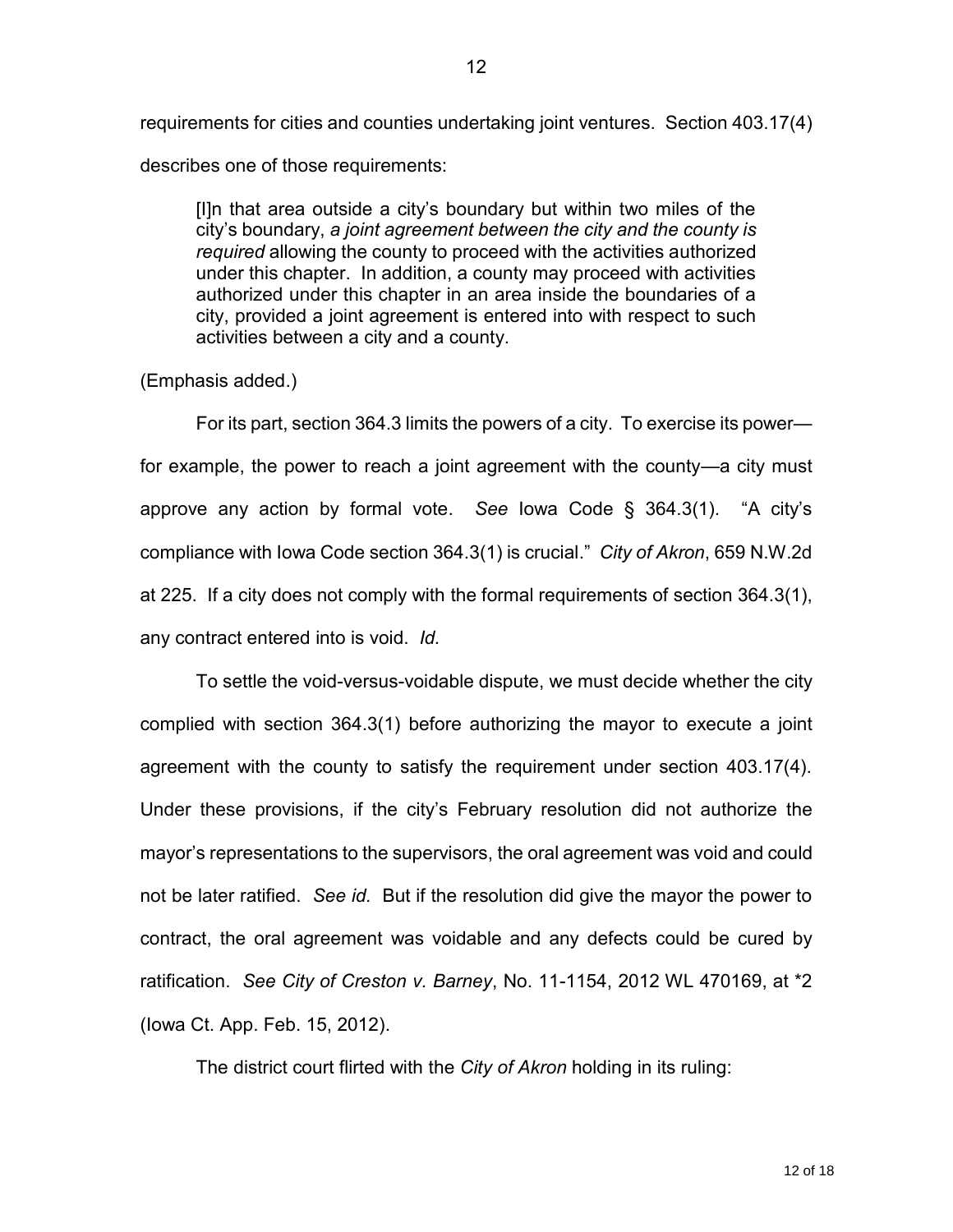[A]t first glance, it appears that the outcome of this case should be dictated by the legal principles and authorities set forth in the *City of Akron* case with this court concluding that the oral agreement reached between Mayor Spaethe and the Board during the Board's March 24, 2015, meeting was made in violation of Iowa Code Section 364.3(1), and thus is void.

But the court ultimately married its decision to *City of Creston*, where our court held that government contracts were voidable when the power to contract had "been clearly vested with a municipality, but it [was] irregularly or defectively exercised." 2012 WL 470169, at \*2 (citations omitted).

To test the district court's determination, we compare those two cases. In *City of Akron*, a school district wanted to start its own wind energy conversion project but could not proceed without the city's help. 659 N.W.2d at 225. After several meetings between the school district and city representatives, the parties entered into a written contract requiring the city to buy electricity from the school district's wind project. *Id.* Although the city was aware of project discussions, the city administrator signed the contract without official authorization by the city council. *Id.* When a new mayor took office, the city sued the school district to invalidate the contract, claiming the council never approved the contract by motion, resolution, amendment, or ordinance. *Id.* 

Although sympathetic to the school district, which relied on the contract for eighteen months, our supreme court held the contract was void because the city bypassed the formal requirements of section 364.3(1). *Id.* Deferring to the legislature, the court reasoned that a party's "good faith" intentions did not overcome the need "to observe formal requirements before obligating taxpayers to finance the affairs of city government." *Id.* at 225–26 ("A contract, unlawful for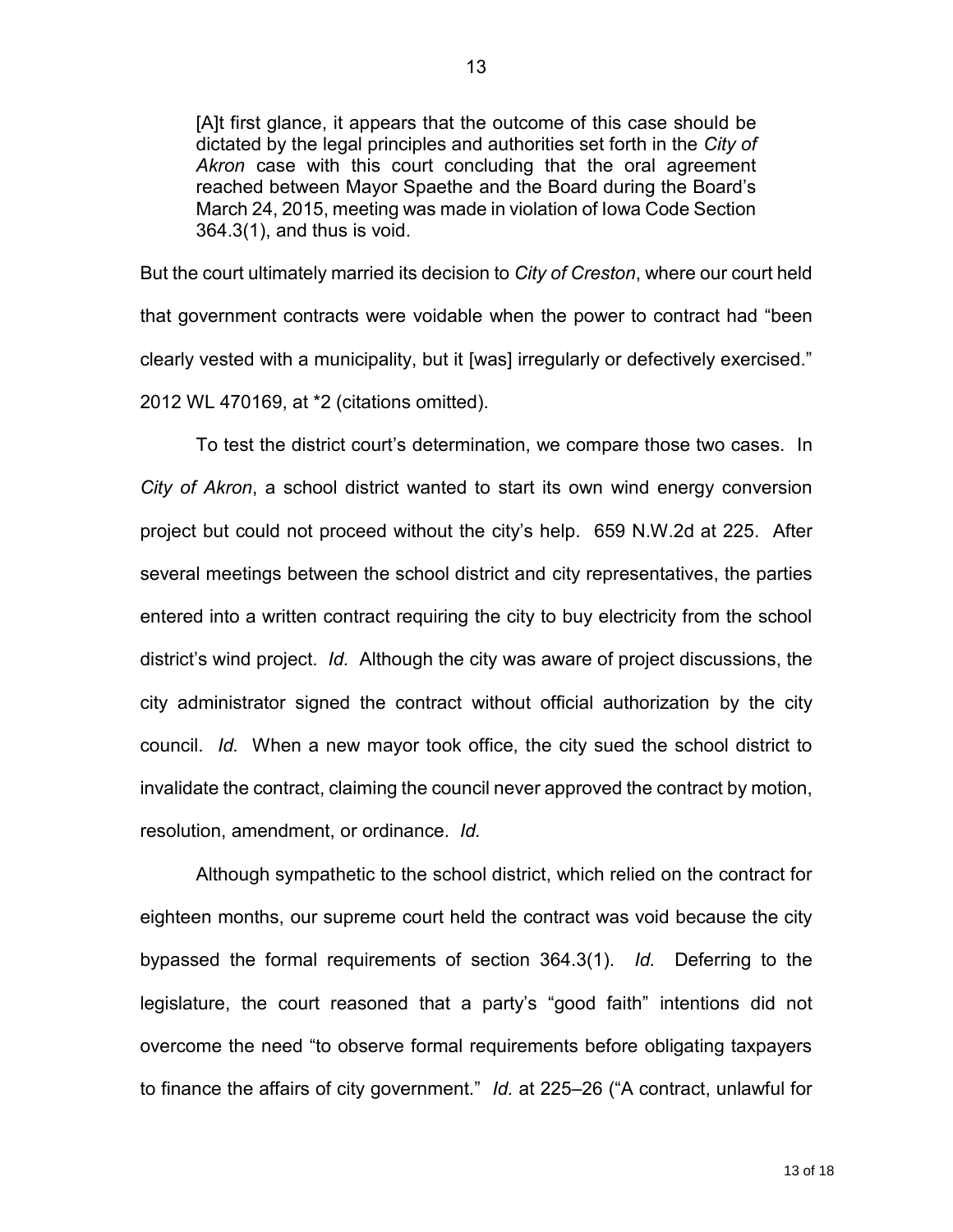lack of authority, is not rescued by good faith."). The court noted that the "involvement of two contracting governmental entities rather than one would elevate, not lower, the importance of compliance with the statute." *Id.* 

In *City of Creston*, the city council passed a resolution authorizing the mayor and city clerk to execute a policy that required police officers to reimburse the city if the officers resigned within three years of training. 2012 WL 470169, at \*1. Barney, a Creston police officer, signed an agreement containing those terms at the time of hire. *Id.* But instead of the mayor or city clerk, the chief of police executed the agreement on behalf of the city. *Id.* Soon after, the city council passed another resolution formally approving Barney's reimbursement agreement. *Id.* When Barney resigned one year later, he refused to reimburse the city, claiming his agreement was invalid because it was "signed by the chief of police, who did not have contractual authority" under section 364.3(1). *Id.* Because the city did not comply with the formal requirements of the statute at the time of execution, Barney claimed the reimbursement agreement could not be ratified. *Id.* 

Rejecting Barney's claims, we found that his agreement was a valid contract because the first resolution specifically authorized the city to enter into reimbursement agreements, "such as the one signed by Barney." *Id.* at \*3. Because the city council passed an authorizing resolution, we determined the agreement did not violate section 364.3(1) and was thus not void. We reasoned the procedural error of the chief of police signing the contract rather than the mayor or city clerk rendered the agreement voidable because "[t]he error occurred in implementation of the policy, not the adoption of the policy." *Id.* We held that the city council could ratify the voidable agreement by the later resolution. *Id.* at \*5.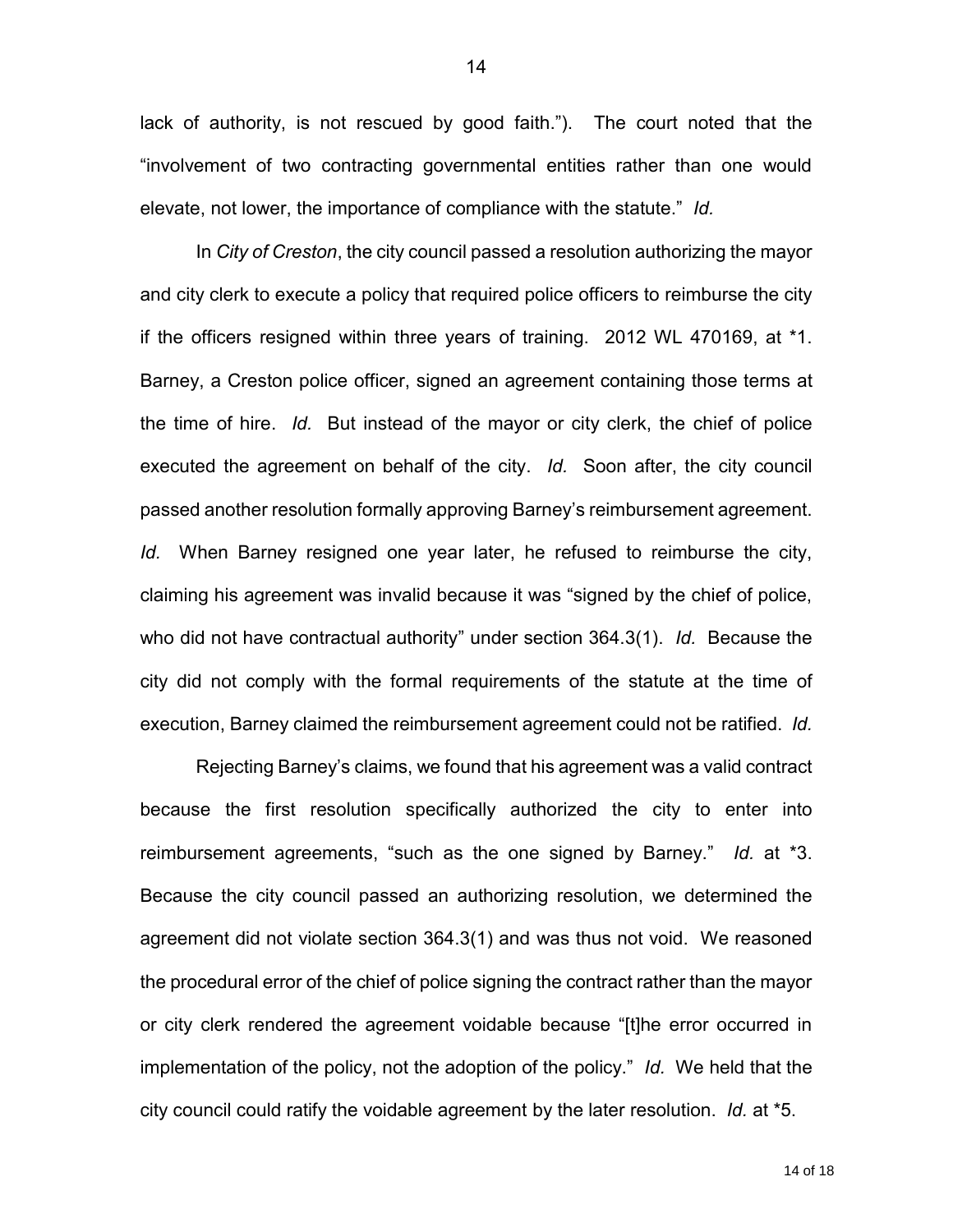After comparing *Akron* and *Creston*, we find this case falls somewhere in the middle. On one extreme, the Akron City Council passed no resolution at all before the city administrator entered into a contract with the school district. *City of Akron*, 659 N.W.2d at 225. Here, the city council passed a resolution delegating at least some authority to the mayor and city clerk. But unlike *City of Creston*, where the resolution specifically authorized the city to enter into the type of agreement at issue, 2012 WL 470169, at \*1, here, the resolution did not authorize the mayor to enter into a joint agreement with Osceola County. Instead, the resolution only delegated the duty of hiring a bond counsel for TIF financing "for the lagoon and other projects."

In its ruling, the district court acknowledged that the only formal resolution passed by the city council "on February 10, 2015, did not specifically authorize the mayor to verbally enter into a joint agreement with the County." To distinguish *City of Akron*, the court inferred that the Harris City Council "intended to confer" the mayor authority to enter into the joint agreement when it passed the February resolution. Based on that inferred intent, the court determined the city's power had been irregularly or defectively exercised. The court gave significant weight to the testimonies of the city attorney, mayor, and city clerk, showing that they all believed the mayor had authority to enter the joint agreement. But their subjective beliefs do not satisfy the formal requirements of section 364.3(1).

The district court wrongly decided the oral agreement was a voidable contract. Unlike *City of Creston*, the error here concerns the Harris City Council adopting a resolution that did not give adequate notice to the taxpayers and the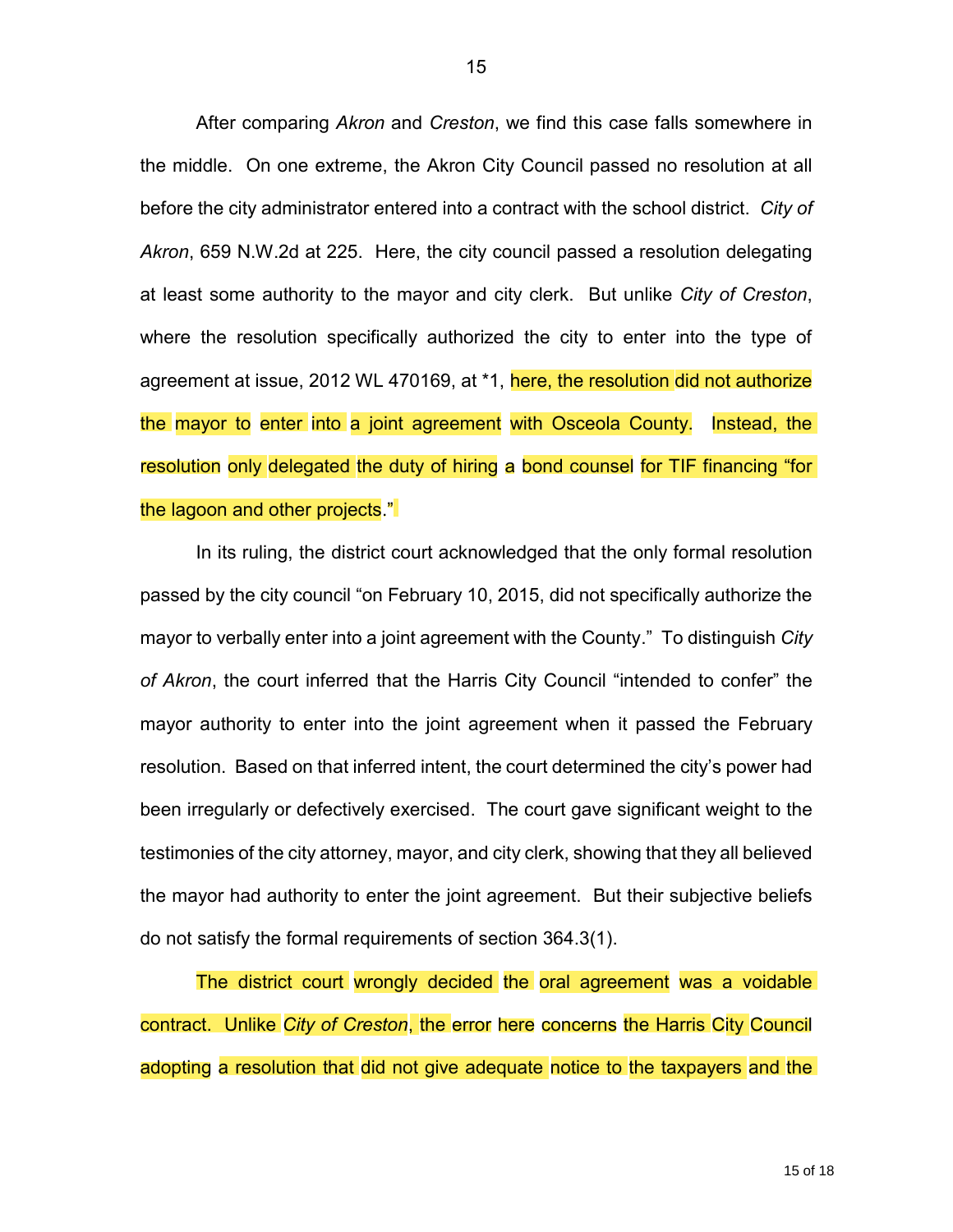public that the mayor had the go-ahead to enter a joint agreement to launch an

urban renewal project. The court's own analysis undermines its conclusion:

[T]he court finds that the City's Council clearly could have authorized [Mayor] Spaethe to enter into a verbal agreement with the Board by passing a resolution in accordance with Iowa Code Section 364.3(1). *The City's Council clearly failed to properly exercise that authority resulting in them*, instead, directing [Mayor] Spaethe to contact and offer to meet with the Board, and then later ratifying the oral agreement . . . .

(Emphasis added.) By finding the council "clearly failed" to authorize the mayor to execute the agreement, the court acknowledged that the February resolution did not satisfy the requirements of section 364.3(1). Because the error related to the city council's failure to delegate its authority rather than implementing the joint agreement, the court's reliance on *City of Creston* was misplaced.

Under Iowa case law, "[c]ontracts with public entities are unenforceable when executed without proper approval or compliance with statutory requirements." *Serv. Emps. Int'l Union, Local 199 v. Iowa Bd. of Regents*, 928 N.W.2d 69, 77 (Iowa 2019) (citations omitted). We require public votes and formal approval of government contracts because of the importance of protecting taxpayers and safeguarding a free and open democracy. *Id.* 

Applying those principles here, we find the oral agreement was void, and therefore unenforceable. *See City of Akron*, 659 N.W.2d at 225; *see also Madrid Lumber Co. v. Boone Cnty.*, 121 N.W.2d 523, 525 (Iowa 1963) ("When the legislature permits the exercise of power in a given case only in accordance with imposed restrictions, a contract entered into in violation thereof is not merely voidable but void." (citations omitted)). The oral agreement reached at the supervisors' meeting in March was void because the mayor did not have authority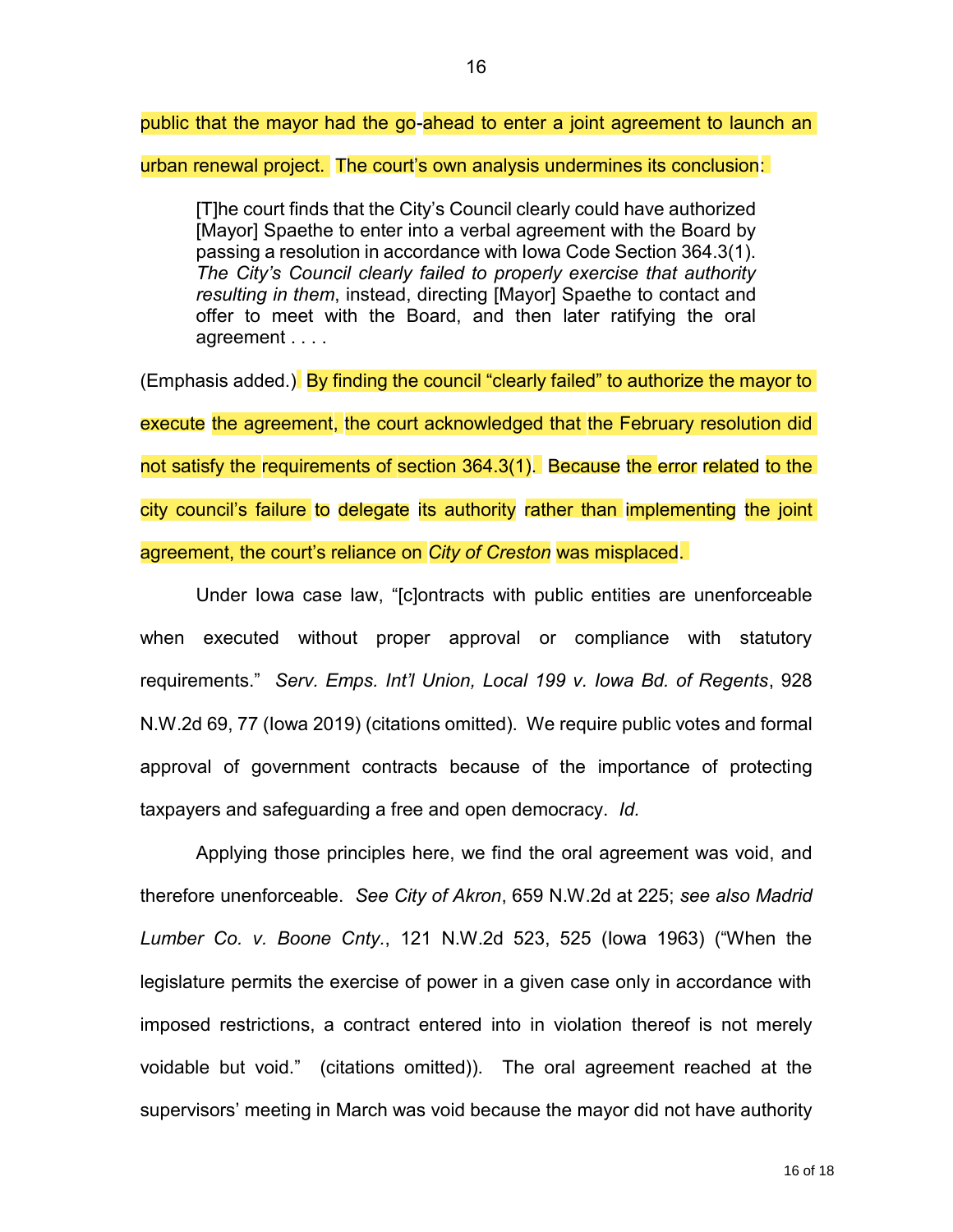under section 364.3(1). By establishing the urban renewal area before entering into a valid joint agreement, the city and county violated section 403.17(4). And as the taxpayers urged, the void agreement could not be cured by ratification. The district court erred in dismissing the taxpayers' petition. Thus we reverse and remand for further proceedings not inconsistent with this opinion.

# **REVERSED AND REMANDED.**